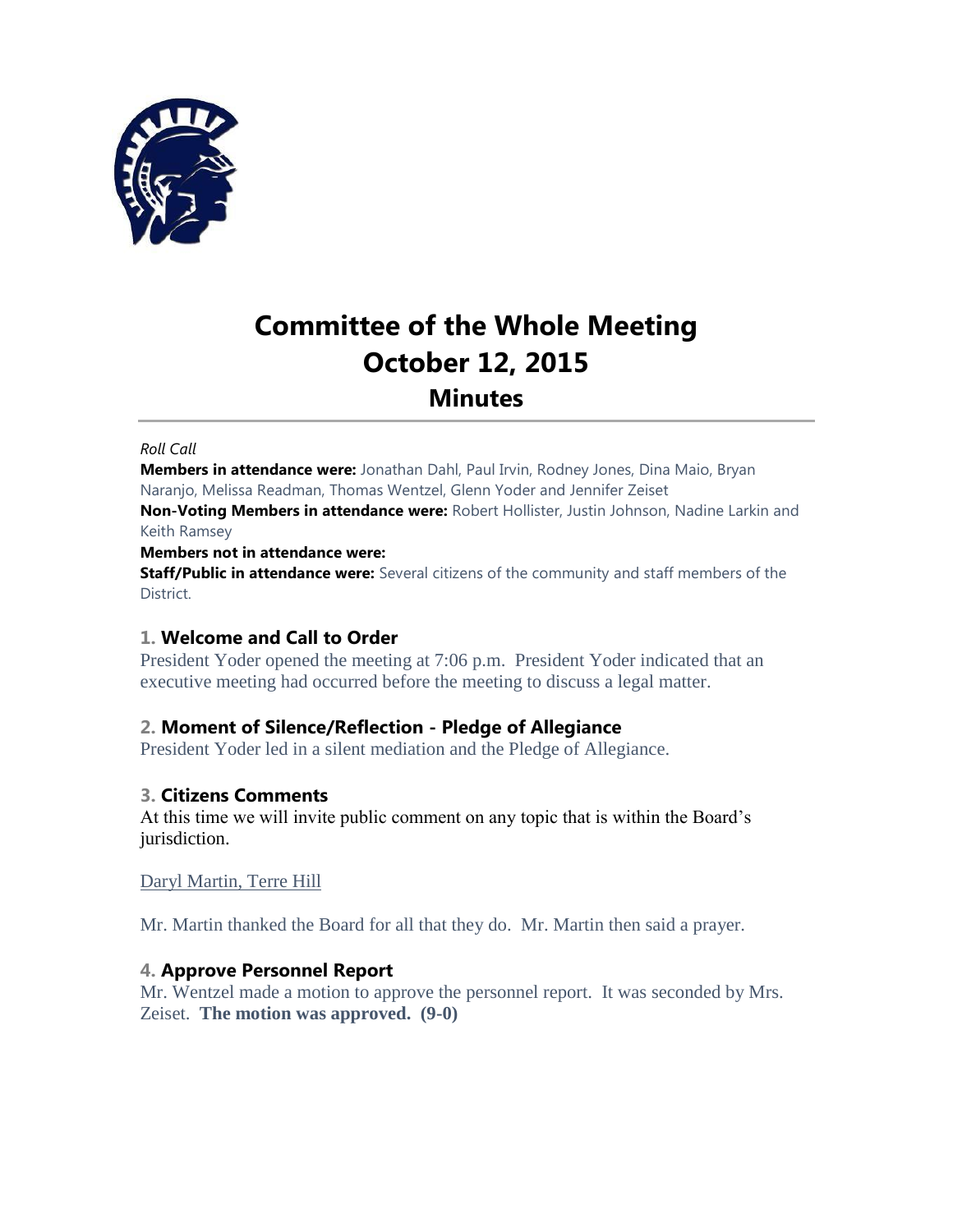## **5. Property and Services**

**5.1** Action Item - Approval of the Snow Removal Contract with Usner Excavating for 2015-16, 2016-17, and 2017-18

Usner Excavating is not increasing prices from last year and has locked them in for 3 years.

We solicited quotes the last 2 years and Usner Excavating was the successful low bidder.

### **5.2** Action Item - Capital Reserve Fund Transfer and Fund Balance Commitments as of June 30, 2015

Mr. Ramsey informed the Board that he had two actions items to present to be taken action on at next Board Meeting. He indicated that a RFP was sent out for Snow Removal and Usner Excavating came in with the lowest bid. He noted that there was no increase in prices from the previous year and this rate would be locked in for length of contract. Mr. Ramsey was recommending that the Board approve the contract with Usner Excavating for the next three years (15-16, 16-17 7 17-18).

Dr. Hollister noted that Usner Excavating has served the District well.

Mr. Ramsey presented to the Board the fund balance of the 2014-2015 fiscal year of \$1,562,417. He reviewed with the Board the expenditures and revenue increases which resulted in the current fund balance total. He presented his recommendation to keep \$500,000 in the General Fund for technology expenditures. Mr. Ramsey requested the Board approve the Capital Reserve Fund Transfer and Fund Balance commitments for the 14-15 fiscal year at the next Board meeting.

Dr. Hollister made a note, with compliments to Mr. Ramsey, that the budget came in where it should be and revenues were increasing, good for both the economy and the school district.

**5.3** Information Items - None

#### **6. Program**

## **6.1** Presentation from High School Health & PE Teachers on Fitness Program

Julie Groft and Colleen Parmer of the High School Health & PE Department, along with several students, presented to the Board a presentation on heartrate monitors and their use in the classroom.

Dr. Hollister commented that this was an awesome program.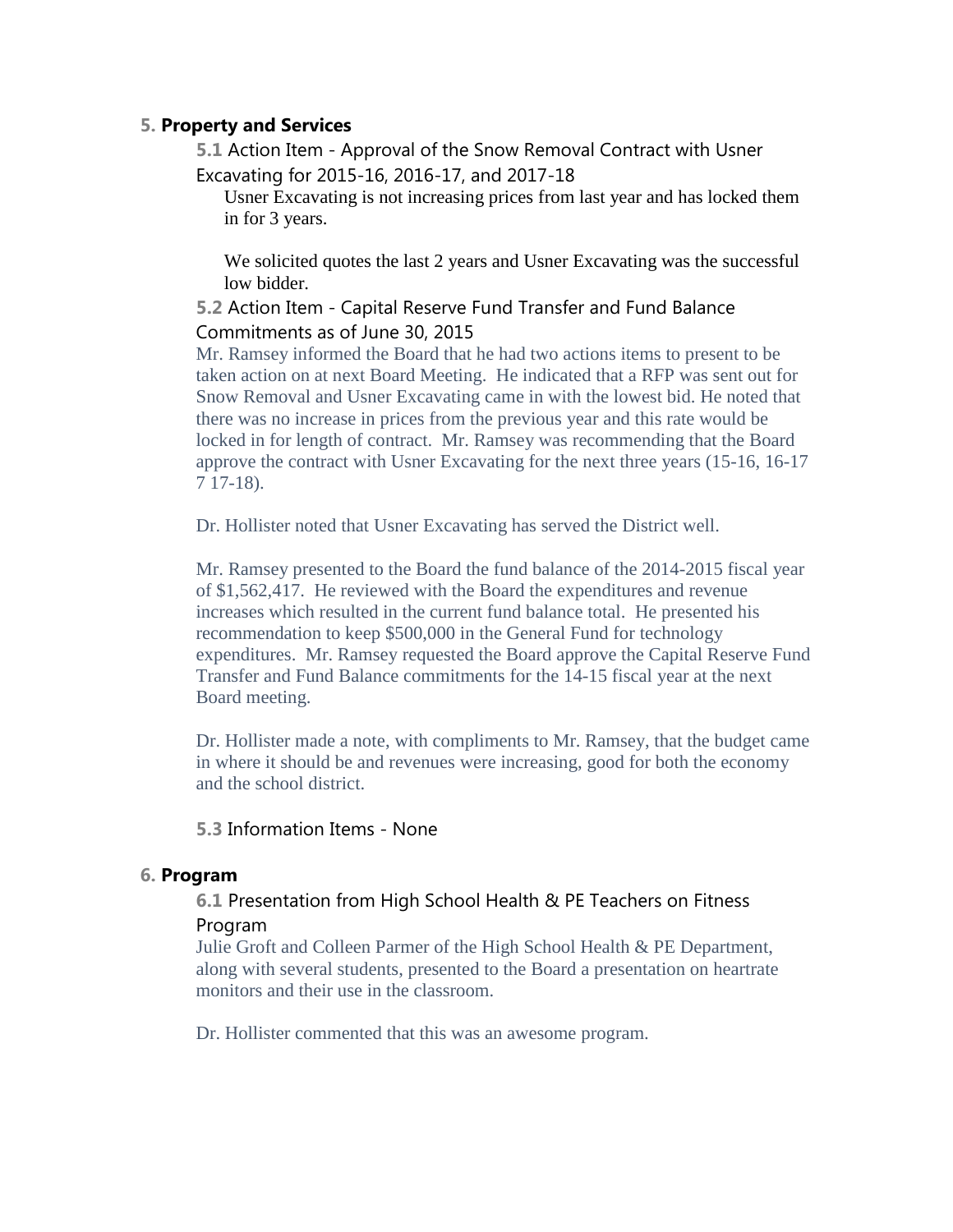**6.2** Action Item - Approve the Assistant to the Superintendent to sign coaching contract with the Lanc/Leb IU13 for \$90,100 for the 15-16 school year.

Lancaster-Lebanon IU13 is providing the following services within the scope of this contract:

- Assist in the development and implementation of instructional strategies, curriculum and instruction to support rotational learning.
- Provide up to 106 days of services in the school district, including professional development, coaching, site visits, and planning meetings.
- Professional development will consist of the following areas:
	- o Understanding the rotational learning model
	- o Classroom Management
	- o Lesson Planning
	- o Data Driven Instruction
	- o Content Provider Assistance/Training
		- Any content providers that are selected
	- o Project Based Learning Collaborative Station Ideas
	- o Professional Development Work Days Meeting the individual needs of the teachers.
- Instructional coaching will include the following services:
	- o Classroom coaching
	- o 1:1 teacher support
	- o Small Group Instruction
	- o Teacher pull out training days
	- o Lesson planning and development, including lesson plan ideas, resources, and strategies provided throughout the school year
	- o Meetings with school administrators to discuss progress and changes that need to occur
	- o Ongoing consultation from the instructional coach through email, phone calls, Skype, etc.
	- o Content provider support

# **6.3** Action Item - Approve a Settlement Agreement for educational expenses for a student with special needs.

Dr. Larkin announced to the Board that she had two items for the Consent agenda at the next board meeting. The first was the approval for the Assistant to the Superintendent to sign the coaching contract with the IU13 regarding rotational learning. She noted that this cost comes from the professional development budget. Also for approval was a settlement agreement for educational expenses for a student with special needs.

# **6.4** Information Item - New German Textbook

Dr. Larkin also presented a new German textbook that would be up for approval at the November Board Meeting. The book was available for any Board members who wish to review.